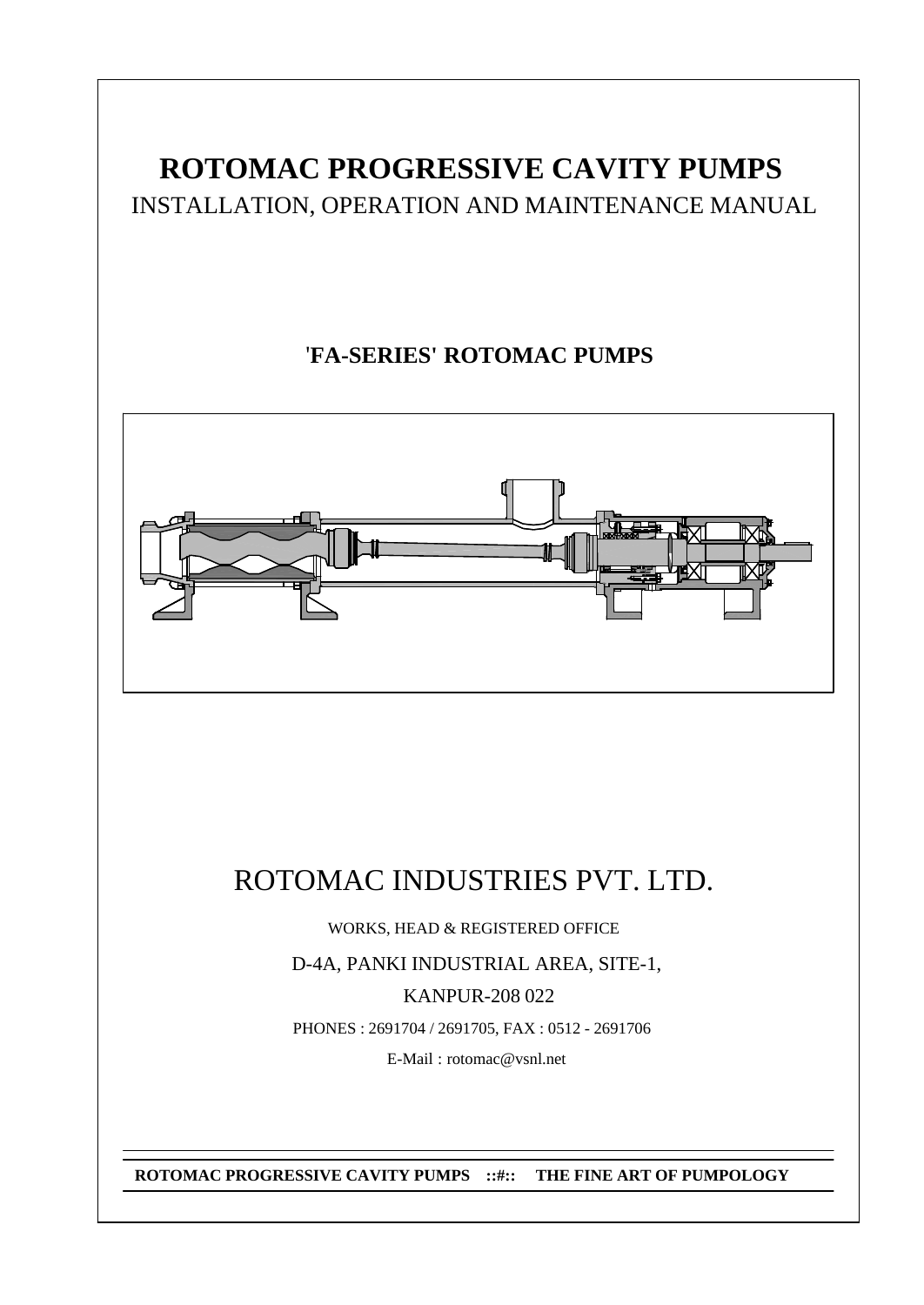# **ROTOMAC PROGRESSIVE CAVITY PUMPS** INSTALLATION, OPERATION AND MAINTENANCE MANUAL '**FA-SERIES' ROTOMAC PUMPS**



| Sl. No. | <b>Table of Contents</b>                         | Page           |
|---------|--------------------------------------------------|----------------|
| 1.      | <b>SPECIFICATION</b>                             | 1              |
| 2.      | <b>IMPORTANT NOTES</b>                           | $\overline{2}$ |
| 3.      | <b>INSTALLATION &amp; SAFETY RECOMMENDATIONS</b> | $\overline{2}$ |
| 4.      | PRE-OPERATIVE CAUTIONS                           | $\overline{2}$ |
| 5.      | <b>STARTUP &amp; ROTATION</b>                    | 3              |
| 6.      | <b>GENERAL INFORMATION ON</b>                    |                |
|         | <b>GLAND PACKINGS, SHAFT &amp; COUPLING ROD</b>  | 3              |
| 7.      | <b>DISMANTLING</b>                               | $\overline{4}$ |
| 8.      | <b>REASSEMBLY</b>                                | $5 - 6$        |
| 9.      | <b>MECHANICAL SEAL</b>                           | $\overline{7}$ |
| 10.     | <b>FAULT FINDING &amp; REMEDYING</b>             | $8-9$          |
| 11.     | <b>MAINTENANCE &amp; SERVICE</b>                 | 10             |
| 12.     | <b>CROSS SECTIONAL ARRANGEMENT OF</b>            |                |
|         | PUMP WITH PARTS LIST                             | 11             |
| 13.     | <b>STANDARD PARTS DETAILS</b>                    | 12             |
| 14.     | <b>RECOMMENDED SPARES</b>                        | 13             |

**ROTOMAC PROGRESSIVE CAVITY PUMP ::#:: THE FINE ART OF PUMPOLOGY**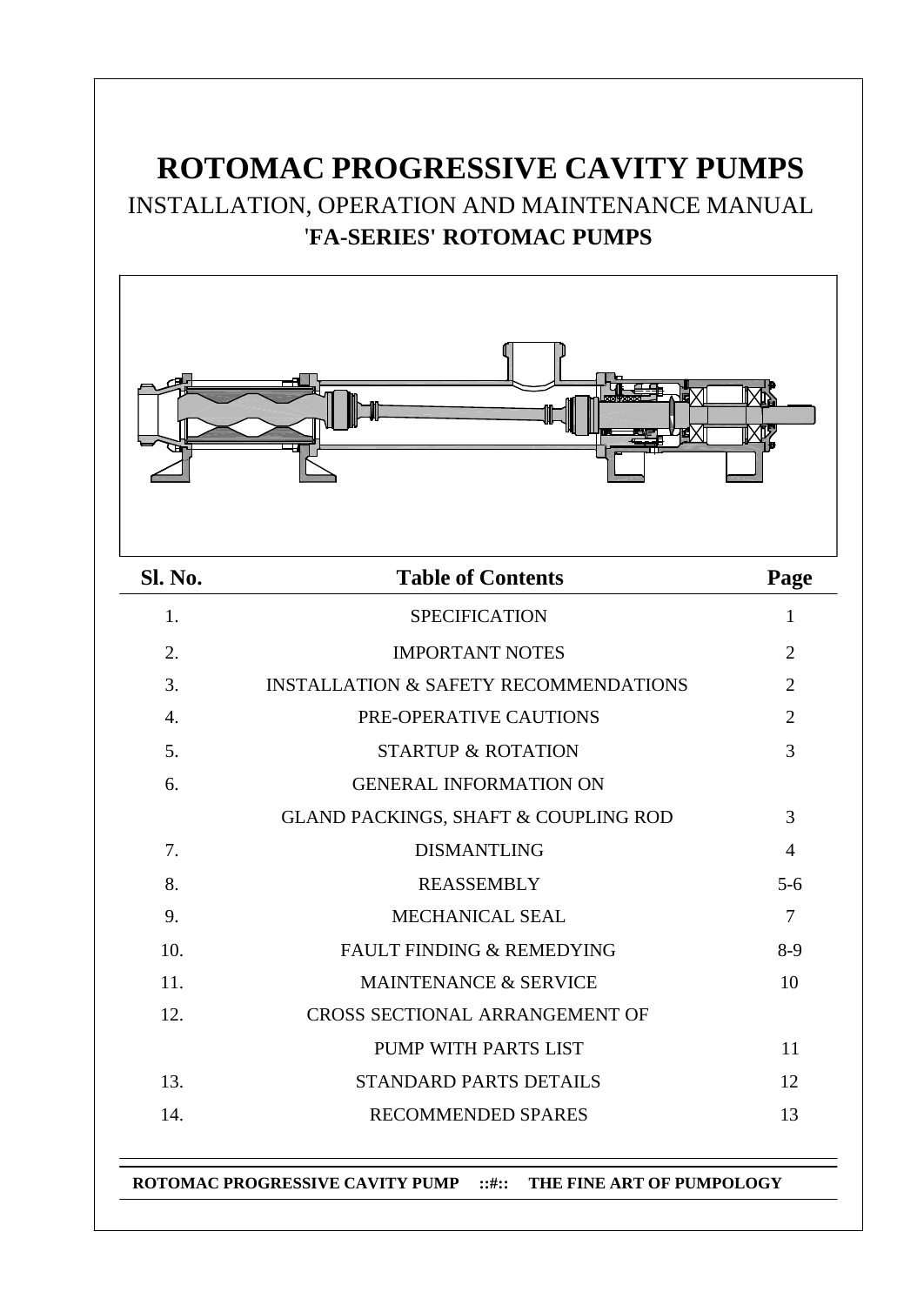#### **OPERATION AND MAINTENANCE MANUAL 'FA' SERIES 'ROTOMAC' PUMPS** Page: 01

#### **1**. **SPECIFICATION**

- **1.1 BASICS:** Screw Pumps are a special type of Positive Displacement Pumps in which flow through the Pumping elements is truly axial. The liquid is carried between screw threads on one or more rotors and is displaced axially as the screws rotate  $\&$  mesh. In all other rotary pumps the liquid is forced to travel circumferentially, thus giving the screw pump with its unique axial flow pattern and low internal velocities, a number of advantages in many application where liquid agitation or churning is objectionable. The Single Screw Pump exists only in a limited number of configurations. The rotor thread is eccentric to the axis of rotation and meshes with internal threads of the stator (rotor housing), alternatively the stator is made to wobble along the pump centerline.
- **1.2** THEORY: In screw pumps, it is the intermeshing of the threads & close fit of the surrounding housing which create one or more sets of moving seals between pump inlet  $\&$  outlet. These sets of seals act as a labyrinth & provide the screw pump with its positive pressure capability. The successive sets of seals form fully enclosed cavities, which move continuously from inlet to outlet. These cavities trap liquid at the inlet  $\&$  carry it along to the outlet, providing a smooth flow.
- **1.3 DESIGN CONCEPTS:** The pressure gradient in the pump element of all types of screw pumps produces various hydraulic reaction forces. The mechanical and hydraulic techniques employed for absorbing these reaction forces are among the fundamental differences in the type of screw pumps produced by various manufacturers. Another fundamental difference lies in the method of engaging or meshing the rotors and maintaining the running clearances between them.

#### **1.4 SCOPE**

- 1.4.1 **'FA'** Series **'ROTOMAC'** Pumps are used for handling viscous / non viscous fluids, and pulped material in suspension. It is an ideal pump for handling Beverages, Beer, Chocolate, Milk, Cream, Ghee, Butter, Diced Vegetables, Fruit Juices/Pulps, Squashes, Medicinal Formulations/Syrups, Tooth Paste, Lotions, Ice Creams, Tomato Pastes, Wines, Edible Oils, Tamarind/ Vegetable Extracts, Malt Extracts, Starch, Yeast, Edible Gelatine, Glucose, Sugar Syrup, etc.
- 1.4.2 These type of **'ROTOMAC'** Pumps are constructed in highly finished AISI-304/316/316L Stainless Steel housing/ wettable and rotating parts. The resilient, torsion free metal bonded Stators are made of Non-Contaminating Polymer depending upon the compatibility of the pumping fluid. The Pump suction & discharge connections are supplied with IDF /SMS connections as per the customers' choice.

#### **1.5 DUTY CONDITIONS:**

 **'FA'** Series **'ROTOMAC'** Pumps should be installed only on specific duties for which the have been supplied. In case pumps are required to be used for other applications, manufacturer's prior recommendation should be sought in the interest of safety, plant efficiency and the pump life.

|          | Date       | Name | $\sim$<br>Signature | Revision:                     |
|----------|------------|------|---------------------|-------------------------------|
| Approved | 01.04.2000 | AG   |                     | Document No.                  |
| Released | 06.04.2000 | RPG  |                     | RIPL:<br><b>O&amp;MM</b> : 04 |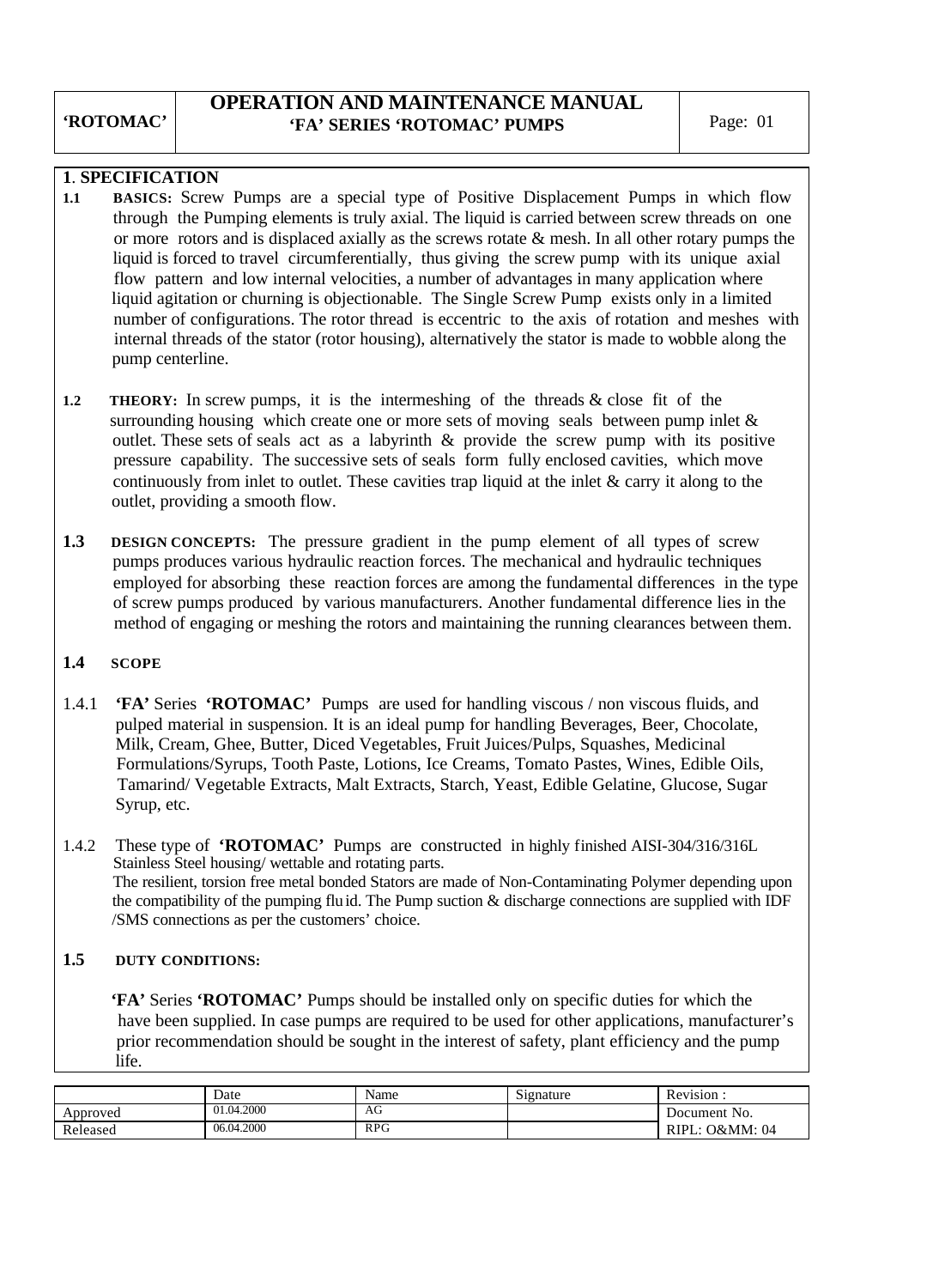### **OPERATION AND MAINTENANCE MANUAL 'FA' SERIES 'ROTOMAC' PUMPS** Page: 02

**'ROTOMAC'**

#### **2 IMPORTANT NOTES**

- 2.1 In order to achieve reliable performance and long service life, the pump must be checked and maintained at regular intervals, strictly according to the instructions.
- 2.2 These instructions should be placed at the disposal of operating and maintenance staff and should be carefully followed.
- 2.3 The manufacturer do not take any responsibility for damage occurring due to non-observance of these operating instructions.
- 2.4 Warning Plates on the pump showing correct direction of rotation, warning against Dry Running, must always be observed and kept completely legible.

#### **3 INSTALLATION AND SAFETY RECOMMENDATIONS**

- 3.1 **'FA'** Series **'ROTOMAC'** Pumps must be installed with the ir base plates mounted on a flat surface, grouted and bolted, thus ensuring firm fixing and reduction in noise and vibration. Sufficient space to be left for removal of the stator during the maintenance work.
- 3.2 All pipe works should be independently supported to avoid any load on the pump.
- 3.3 To eliminate vibration, the pump must be checked for proper alignment with the drive unit before and after the pipe fittings. Maximum permitted misalignment tolerances for a standard installation are – Radial Shift: 1 % of the largest external diameter in the pump assembly and the Angular Misalignment:  $\pm 1^{\circ}$  30'
- 3.4 It is recommended that a vacuum gauge be fitted to the pump suction branch and a pressure gauge fitted to the delivery branch to facilitate continuous monitoring of the pump operating conditions.
- 3.5 When motor is being wired and checked for direction of rotation, it must be decoupled from the pump to prevent dry running. Wiring works of all electrical equipments should be carried out by qualified personnel and complied with the relevant national regulations.
- 3.6 Care must be taken to protect all electrical items from oil and water.
- 3.7 Belt Guard must be securely fixed in position to avoid contact with the running drive belts/ coupling. Pump Safety Devices are to be ensured in place before starting the pump.

#### **4 PRE-OPERATIVE CAUTIONS**

- 4.1THE 'ROTOMAC' PROGRESSIVE CAVITY PUMPS SHOULD NEVER BE RUN IN A DRY CONDITION, EVEN FOR A FEW REVOLUTIONS AS THIS WILL DAMAGE THE RUBBER STATOR.
- 4.2 AS THE PUMP REQ UIRES HIGH STARTING TORQUE, USE OF ONLY DIRECT-ON-LINE STARTER IS RECOMMENDED WITH SQUIRREL CAGE INDUCTION MOTOR.
- 4.3 'ROTOMAC' PROGRESSIVE CAVITY PUMPS SHOULD NEVER BE STARTED AGAINST CLOSED VALVES.

|          | Date       | Name       | $\sim$<br>Signature | $\sqrt{ }$<br>Revision: |
|----------|------------|------------|---------------------|-------------------------|
| Approved | 01.04.2000 | AG         |                     | Document No.            |
| Released | 06.04.2000 | <b>RPG</b> |                     | O&MM: 04<br>RIPL:       |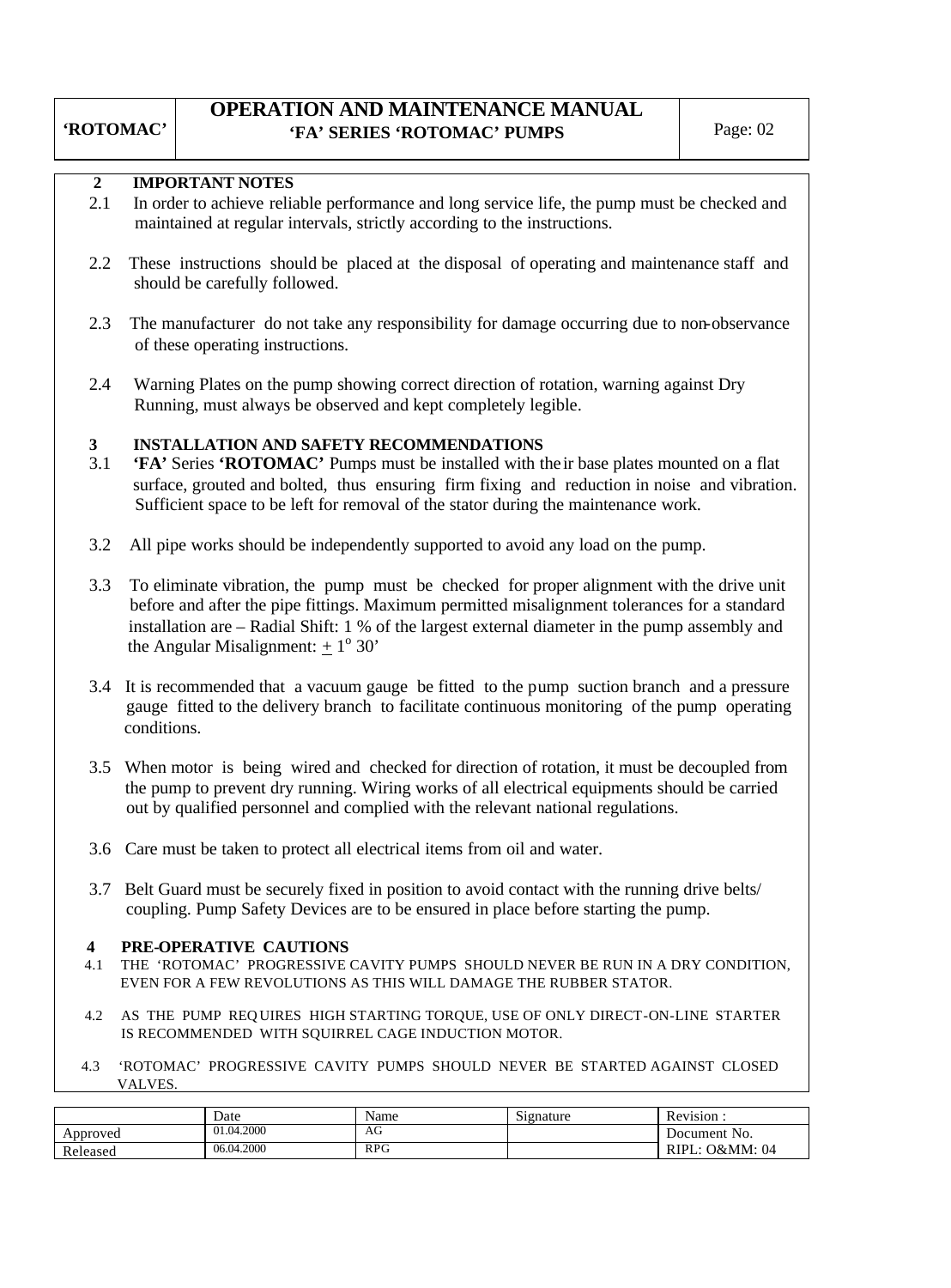#### **OPERATION AND MAINTENANCE MANUAL 'FA' SERIES 'ROTOMAC' PUMPS** Page: 03

#### **5. START**-**UP AND ROTATION**

- 5.1 The Pump Housing (03) must be filled with the relevant pumping media before starting. In case of high viscosity media, fill with a liquid. This initial filling is not for priming purpose; but to provide the necessary lubrication to the rubber stator until the pump primes itself.
- 5.2 When the pump is stopped, sufficient product is trapped in, to provide lubrication for the next starting, but if the pump is lying idle or it has been dismantled for servicing / relocation, the pump must be filled with relevant product and given a few turns by hand before starting.
- 5.3 **'FA' Series 'ROTOMAC'** Pumps are normally arranged for counterclockwise rotation (viewing from the driving end) which results in the flange nearer to the driving end, being the suction. Pumps fitted with direction dependent seals should never be run in the opposite direction of the rotation arrow. In case where necessary, it is advisable to contact the Factory, to run the pump in the reverse direction so as to bring the delivery at the driving end.
- 5.4 Open the valves before starting the pump. Never run the pump against a closed outlet or inlet valve!
- 5.5 If the pump is having Mechanical Seal shaft sealing arrangement, connect the supply lines for the flushing and quenching fluids before the pump is put into operation.

#### **6. GENERAL INFORMATION**

#### 6.1 **STUFFING BOX**/**GLAND PACKING:**

 The packing is provided to arrest the entry of air in the system when the pump is under suction, and leakage of the product when the pump is under pressure. The Gland (07) should be tightened sufficiently with the help of the gland nuts  $(46)$  just to prevent the entry of air / leak when the pump is in operation. A slight drip from the gland (07) when the gland is working under pressure does not harm; but ensures lubrication of the packing. The Gland packing are not to be over tightened.

#### **6.2 SHAFT:**

 Shaft is manufactured as on solid piece with yoke head, to carry the Universal Joint, which ensures a true concentric motion and does not disturb the gland packing/mechanical seal during operation.

#### **6.3. COUPLING ROD:**

Extra long Coupling Rod, connecting shaft to the rotor, minimize the wear and tear of the universal joints and increase the life of the pumps.

|                          | Date       | Name       | r.<br>Signature | <sup>n</sup><br>Revision |
|--------------------------|------------|------------|-----------------|--------------------------|
| Approved                 | 01.04.2000 | AG         |                 | No.<br>Document          |
| $\mathbf{r}$<br>Released | 06.04.2000 | <b>RPG</b> |                 | O&MM: 04<br>RIP          |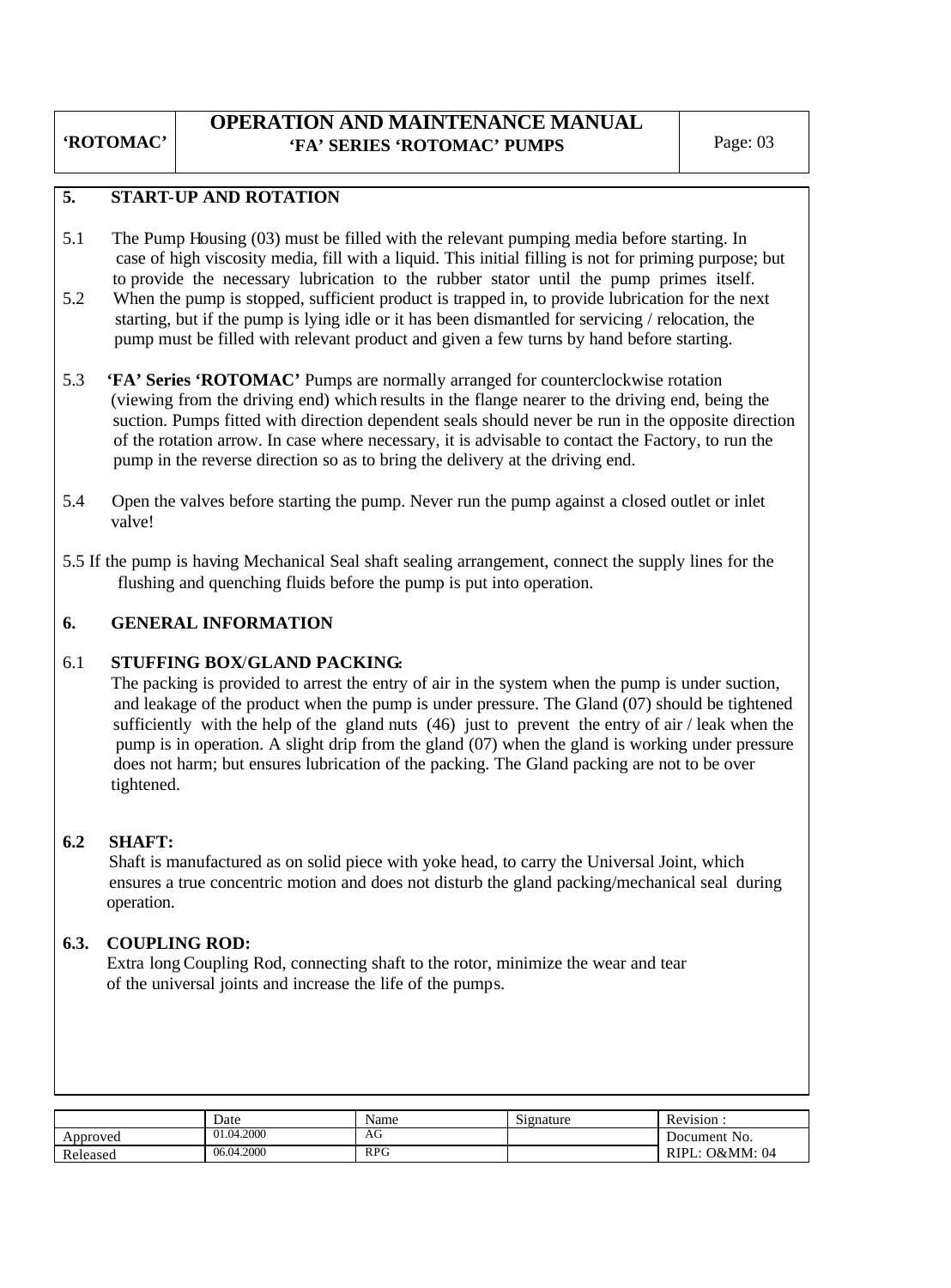#### **OPERATION AND MAINTENANCE MANUAL 'FA' SERIES 'ROTOMAC' PUMPS** Page: 04

#### **7. DISMANTLING:**

- 7.1 Unscrew the 4 domed nuts (40) fitted to the tie rods (36) and remove the end cover (04). After loosening the Hex. Nuts (42) unscrew the hex. nuts (42) and loosen the middle support (05). Unscrew the tie rods (36) from the pump housing (03). Withdraw the Middle Support (05).
- 7.2 Hold the pump coupling or the shaft (12) unscrew the Bonded Stator (24). If the stator offers some resistance, pour a little water through the opening to ease out this stiffness.
- 7.3 Unscrew the 4 Domed nuts (37) holding the pump housing (03) to the bearing housing (01) and withdraw the pump housing  $(03)$ .
- 7.4 **Option FAP/FAM/FAN:** Slip back the Pin Retainer Sleeve (17) and slide them over the Coupling Rod (14) from the rotor end. Knock out the Coupling Rod Pin (15) and withdraw the Rotor (13). Remove the 'O' Rings (28) from the rotor head.

**Option – FAB:** Slip out the boot seal retainer (18). Slip back the Pin Retainer Sleeve (17) over the Boot Seal (29) and slide them over the Coupling Rod (14) from the rotor end. Knock out the Coupling Rod Pin (15) and withdraw the Rotor (13). Remove the Boot Seal (29) and the 'O' Rings (28) from the rotor head. Remove the Boot Seal (29), Boot Seal Retainer and the Pin Retainer Sleeve from the Coupling Rod (14)

 **Option – FAS:** Compress the Pin Retainer Spring (58) and knock out the Coupling Rod Pin (15). Withdraw the Rotor (13) and remove the Pin Retainer Spring (58) from the rotor head.

- 7.5 Execute the above procedures as applicable at the other end of the coupling rod and withdraw the Coupling Rod (14) from the Shaft (12) head.
- 7.6 Remove the pump coupling/pulley and shaft key (30) if fitted. Unscrew the 4 Hex. Bolts (44) from the Bearing Cover (02) and remove the bearing cover. Open out the Locking Washer (21) and unscrew the Bearing Locknut (20).
- 7.7 Unscrew the Grub Screw (45) holding the Grease Seal Housing (10) and loosen the gland nuts (47).
- 7.8 Place the Bearing Housing (01) along with the Shaft (12) over the hydraulic press and gradually apply pressure on the driving end of the Shaft (12). The Shaft along with the Stuffing Box and Gland (12  $\&$  6) / Mechanical Seal Housing and Seal Clamping Plate (8  $\&$  9), Water Thrower (30), Grease Seal Housing with Grease Seal large (10 & 32), Ball Bearing inner (23) and the Bearing Spacer (19) will come out of the Bearing Housing (01).
- 7.9 Extract the Bearing (23) and the Internal Circlip (22) from the bearing Housing (01).
- 7.10 Remove the Bearing Spacer (19), Inner Bearing (23), Grease Seal Housing (10), Water Thrower (30), and Stuffing Box/Gland (06 & 07) / Mechanical Seal Housing/Seal Clamping plate (08 & 09) from the Shaft (12).
- 7.11 Clean all the parts removed and apply necessary anticorrosive treatment

|          | Date       | Name         | Signature | Revision          |
|----------|------------|--------------|-----------|-------------------|
| Approved | 01.04.2000 | AU<br>$\sim$ |           | Document No.      |
| Released | 06.04.2000 | <b>RPG</b>   |           | O&MM: 04<br>RIPL. |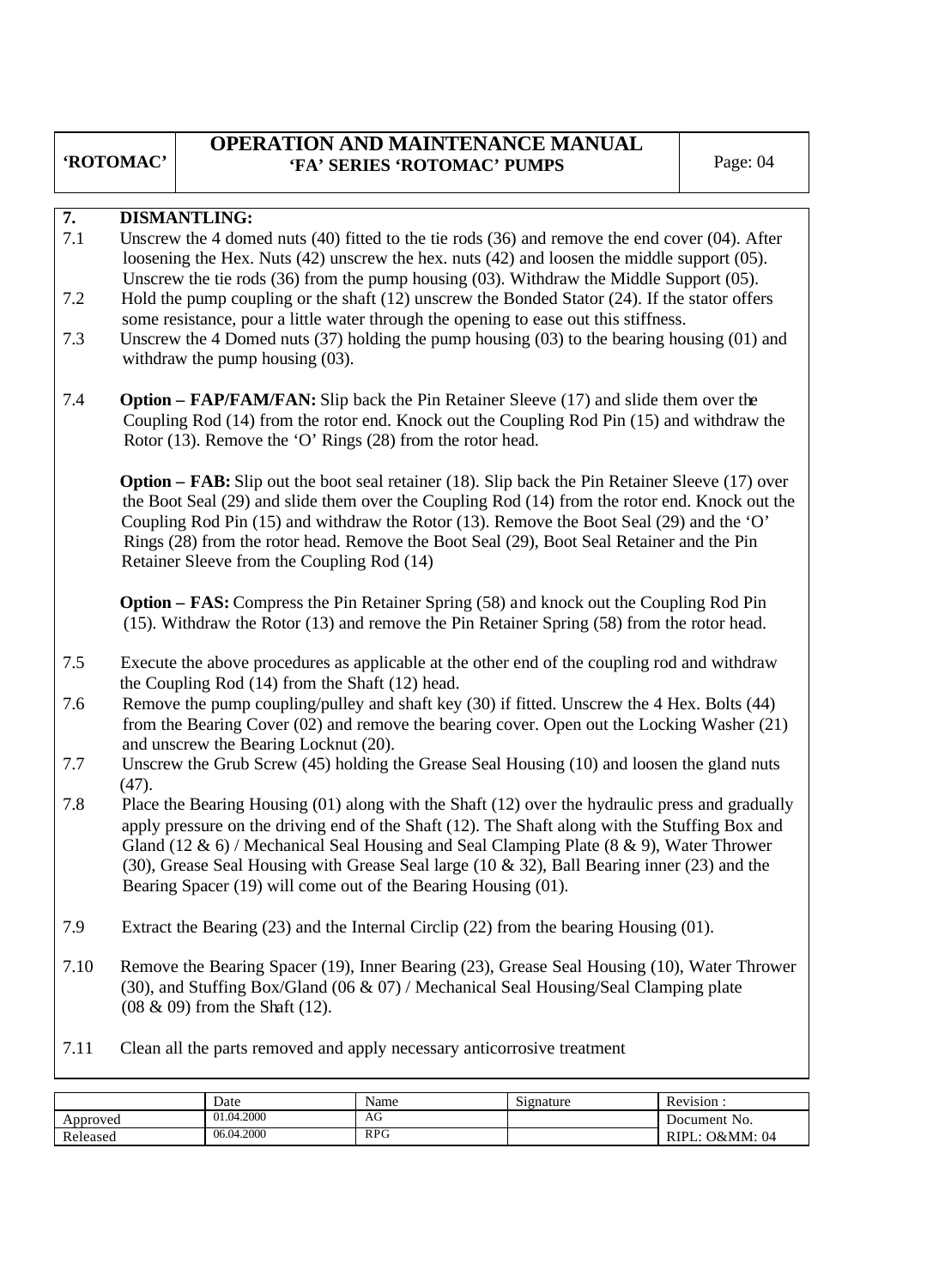#### **REASSEMBLY : 8**

- Place the internal Circlip (22) in its groove in the Bearing Housing (01). Insert Ball Bearing (23) and tight it with the Bearing Cover (02) (not fitted with Grease Seal Small (31) with the help of 4 Hex. head Bolts (44). 8.1
- Assemble Stuffing Box with Gland (06&07) / Mechanical Seal with Housing / Seal Clamping Plate (08 & 09) over the Shaft (12) Close to the shaft head. 8.2
- Insert the Water Thrower (30). Insert Grease Seal Housing (10) with Grease Seal Large (32) fitted. Insert inner Ball Bearing (23) over the Shaft (12) fitted with grease and also insert Bearing Spacer (19) on the shaft. 8.3
- Offer the sub-assembly (8.3) to the sub-assembly (8.1) horizontally so that the shaft extension projects out from the Bearing Cover (02). 8.4
- Place the sub-assembly (8.4) on hydraulic press resting on the bearing cover (02) and press the Shaft (12) down so that the inner Ball Bearing (023) acquires its position. 8.5
- Unscrew the 4 Hex. Head Bolts (44) and remove the Bearing Cover (02) from the Bearing Housing (01). 8.6
- Lock the Bearing with Bearing Lock Nut (20) and secure it with Locking Washer (21). 8.7
- Cover the bearing assembly with Bearing Cover (02) fitted with Grease Seal Small (31) by tightening the 4 Hex. Head Bolts (44) to the Bearing Housing (01). 8.8
- Place the Grease Seal Housing (10) in its position and lock it with the Grub Screw (45). 8.9
- Care should be taken while replacing the coupling rod bushes. The elongated holes in 8.10 the bushes must face each other and fall-in line with the length of the coupling rod. The right method of fitting/pressing the coupling rod bushes in the coupling rod is shown as below :

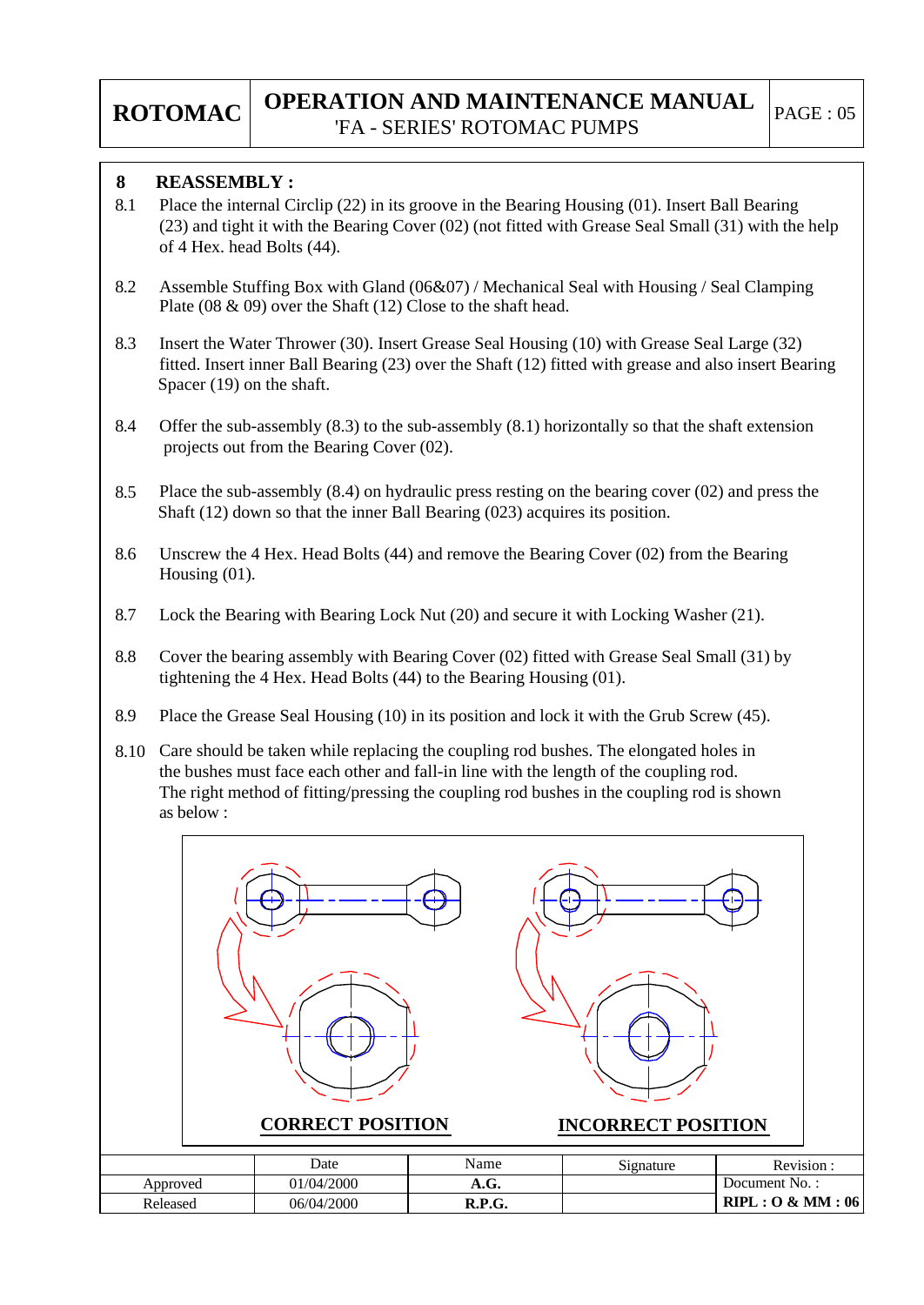#### **OPERATION AND MAINTENANCE MANUAL 'FA' SERIES 'ROTOMAC' PUMPS** Page: 06

- 8.11 Connect the Coupling Rod (14) to the Shaft (12) head and to the Rotor head adopting the same procedures as applicable in reverse described in 7.4 and 7.5. **In option FAB**, before placing the boot seal in its position on the rotor head, the same is to be filled with a suitable non-contaminating synthetic lubricating oil/grease.
- 8.12 Offer the Pump Housing (03) to the Bearing Housing (01) with 'O' Ring (25) in its position and secure the Pump Housing fitted with the Studs (37) by the Domed Nuts and Spring Washers (38 & 39).
- 8.13 Wet the Bonded Stator (24) and thread it over the Rotor (13). Home the Bonded Stator in position in the Pump Housing (03).
- 8.14 Screw the 4 Tie Rods (36) in the Pump Housing (03). Fit the Middle Support (05) and tighten it with Hex.nuts/Sp. Washers  $(42 \& 43)$ .
- 8.15 Insert the End Cover (04) with End Support (57) over the Tie Rod end (36) and secure them with the Domed Nuts/Sp. Washers (40/41)
- 8.16 Place the Shaft Key (35) in its groove on the Shaft Extension (12) and mount the pulley / coupling.
- 8.17 Recheck that all the fasteners are fully tightened and completeness of the parts as per cross sectional drawing of 'FA' Series of 'ROTOMAC' Progressive Cavity Pumps.
- 8.18 In cases of Four Stage pumps, Stator Support Rings (11) are provided one each with 'O' Ring (26) at the P ump Housing (03) face and the End Cover (04) to support the Bonded Stator (24)and seal the assembly.

|          | Date       | Name       | $\sim \cdot$<br>Signature | $\mathbf{r}$<br><b>Revision</b> |
|----------|------------|------------|---------------------------|---------------------------------|
| Approved | 01.04.2000 | AG         |                           | Document No.                    |
| Released | 06.04.2000 | <b>RPG</b> |                           | O&MM: 04<br>RIPL.               |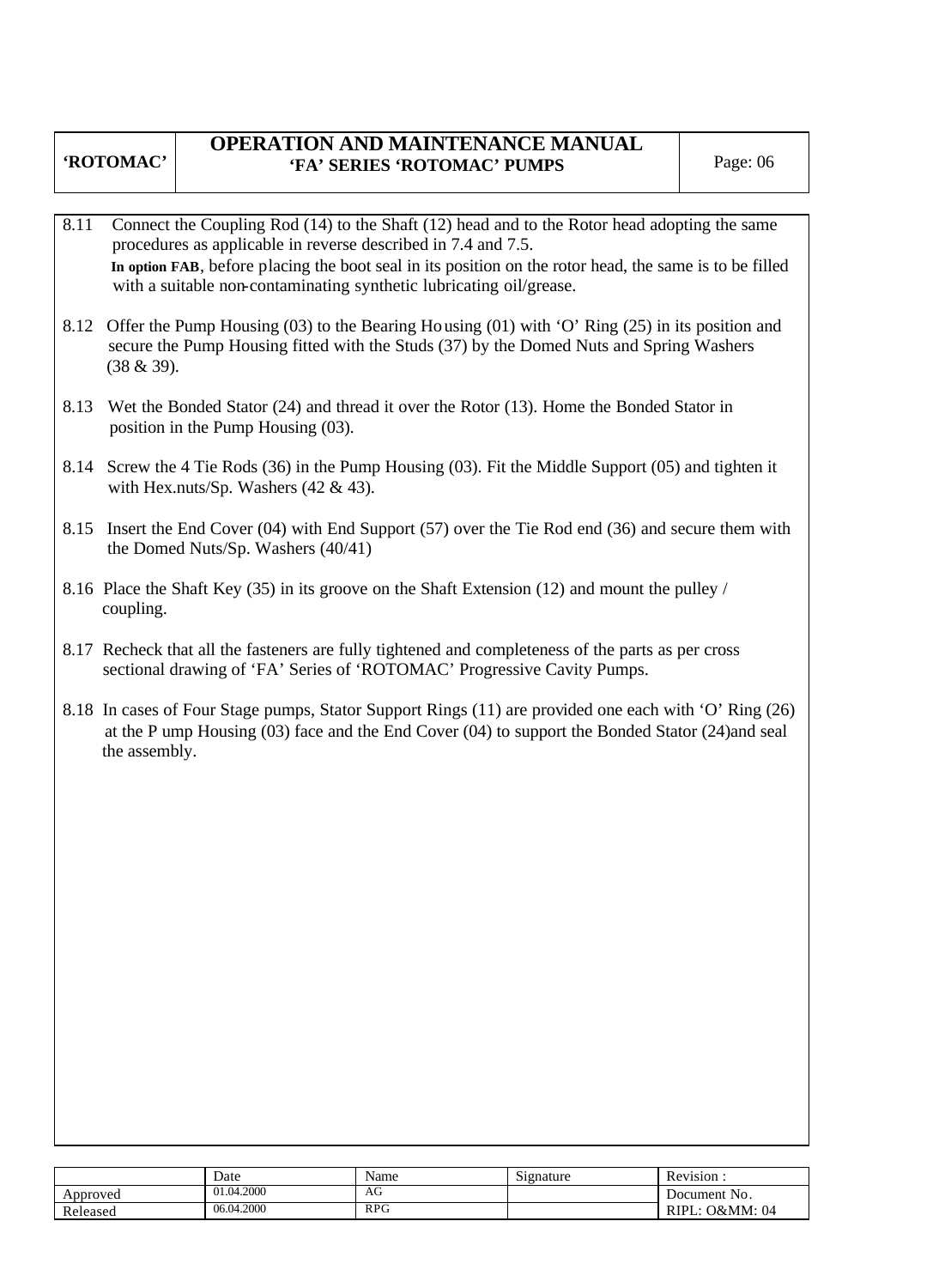### **OPERATION AND MAINTENANCE MANUAL 'FA' SERIES 'ROTOMAC' PUMPS** Page: 07

#### **9. MECHANICAL SEAL (OPTIONAL)**

- 9.1 Mechanical Seal (34) is fitted over the shaft (12) encased in the Mech. Seal Housing (08) and the static seal ring ( lapped face facing forward ) in the recess of the seal clamping plate(09).
- 9.2 Mechanical seal gives a perfect leak-proof joint. The seals are pre-loaded and assembled to give maximum efficiency. Care should be taken not to drop or scratch the lapped faces as this will render them incapable of forming a perfect seal.
- 9.3 Single Mechanical Seals work without additional equipments except for operating them with a rinsing or cooling system as required for the pumping medium.
- 9.4 **RINSING:** In case of rinsing as per API 610, Appendix D, Plan 32, where the media is having solids a clear rinse is fed in near the area of sliding surface which keeps the medium away from the seals. The pressure of the rinse is greater than that of the medium and sufficient in quantity.
- 9.5 **QUENCHING:** In case of quenching as per API 610, Appendix D, Plan 62, Quenching is commonly used in sealing engineering that applies a non pressurized external fluid to the atmospheric side of a mechanical seal. The quenching is applied when a single mechanical seal will not work or only to a limited extent without auxiliary measures.
- 9.6 **FITTING & REMOVAL OF MECHANICAL SEALS:** Remove the bolts holding the seal clamping plate to the mechanical seal housing. Withdraw the seal housing and unscrew the grub screw holding the Mechanical Seal to the shaft. Slide out the seal clamping plate and carefully push out the seal face.
- 9.7 Assembling of the seal is reversal of the above said procedure. Care is to be exercised for cleanliness and avoiding of foreign bodies in between the seal faces sliding surfaces. While assembling the seal on the shaft, apply some glycerine to the shaft and the seal housing area of the gaskets.

|          | Date       | Name       | $\sim$<br>Signature | Revision :                    |
|----------|------------|------------|---------------------|-------------------------------|
| Approved | 01.04.2000 | ΑU         |                     | Document No.                  |
| Released | 06.04.2000 | <b>RPG</b> |                     | <b>O&amp;MM</b> : 04<br>RIPL: |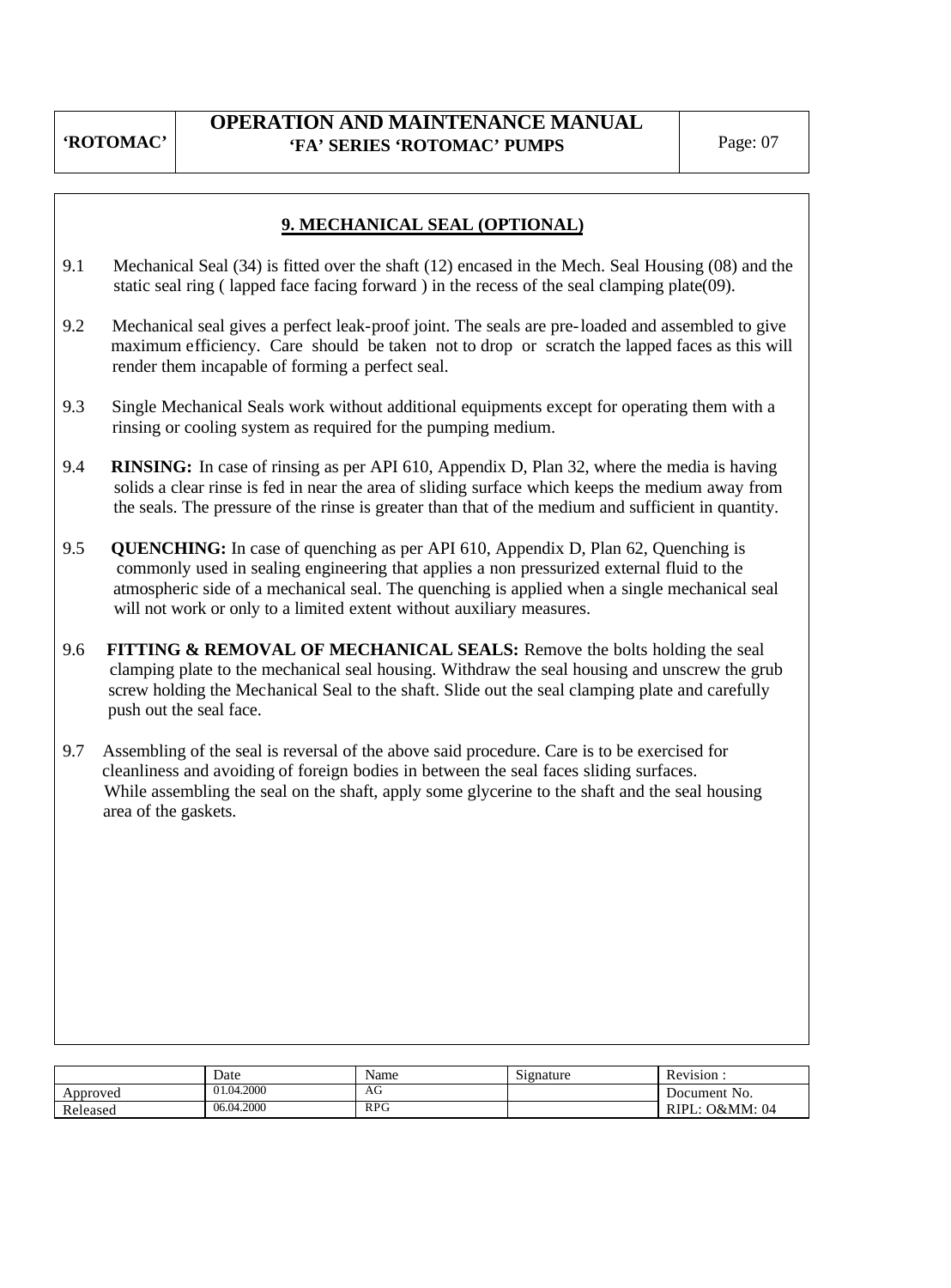#### ROTOMAC | OPERATION AND MAINTENANCE MANUAL <sub>| PAGE: 08</sub> 'FA-SERIES' ROTOMAC PUMPS

## 10. FAULT FINDING & REMEDYING

 $\overline{1}$ 

|                                |                               |                                       | <b>Possible Problems</b> |                               |                            |                   |                                        |                                   |                                     |                           |                           |                                      |                   |                         |                   |                       |                                                                                                                                                                                                                                                                                                                         |
|--------------------------------|-------------------------------|---------------------------------------|--------------------------|-------------------------------|----------------------------|-------------------|----------------------------------------|-----------------------------------|-------------------------------------|---------------------------|---------------------------|--------------------------------------|-------------------|-------------------------|-------------------|-----------------------|-------------------------------------------------------------------------------------------------------------------------------------------------------------------------------------------------------------------------------------------------------------------------------------------------------------------------|
| The pump is no longer starting | The pump is no longer sucking | too little<br>medium is<br>The pumped | The pressure is too low  | The pumped medium is unstable | The pump is running loudly | The pump is stuck | The drive is overload                  | The stator life time is too short | short<br>The rotor life time is too | The shaft seal is leaking | Failure to deliver liquid | starting<br>Pump looses liquid after | Vibration         | Stuffing box over-heats | Bearing over-heat | Bearing wear rapidly  | The ROTOMAC pump is a well established<br>product which was thoroughly tested before<br>leaving the factory. If you use the pump in<br>keeping with your Order specification and<br>treat it in accordance with our operating<br>and Maintenance Instructions, it will run<br>satisfactorily for a long period of time. |
|                                |                               |                                       |                          |                               |                            |                   |                                        |                                   |                                     |                           |                           |                                      |                   |                         |                   |                       | <b>Possible Causes</b><br>(Remedy overleaf)                                                                                                                                                                                                                                                                             |
| $\overline{\ast}$              |                               |                                       |                          |                               |                            |                   | $\overline{\ast}$<br>$\overline{\ast}$ |                                   |                                     |                           |                           |                                      |                   |                         |                   |                       | In new pumps or stators : the static friction is too great.                                                                                                                                                                                                                                                             |
| $*$                            |                               | $\overline{\ast}$                     | $*$                      |                               |                            |                   | $\overline{\ast}$                      |                                   | * *                                 |                           |                           |                                      |                   |                         |                   |                       | The pump electrical equipment is not compatible with the electrical supply.<br>The pressure is too high.                                                                                                                                                                                                                |
| ⋇                              |                               |                                       |                          |                               |                            | ∗                 | $\overline{\ast}$                      |                                   |                                     |                           |                           |                                      |                   |                         |                   |                       | There are foreign bodies in the pump.                                                                                                                                                                                                                                                                                   |
| $\left. \ast \right\vert$      |                               |                                       |                          |                               |                            |                   |                                        |                                   | ****                                |                           |                           |                                      |                   |                         |                   |                       | The temperarture of the liquid medium is too high, the stator is too ductile.                                                                                                                                                                                                                                           |
| $\frac{1}{\lambda}$            |                               |                                       |                          |                               |                            | ⊀                 |                                        | $\overline{**}$                   |                                     |                           |                           |                                      |                   |                         |                   |                       | The stator has swollen, the elastomer is not compatible with the medium.                                                                                                                                                                                                                                                |
| $\bigstar$                     |                               |                                       |                          |                               |                            |                   | अअअ                                    |                                   |                                     |                           |                           |                                      |                   |                         |                   |                       | The solids content of the medium is too high and leads to blockages.                                                                                                                                                                                                                                                    |
| $\bigstar$                     |                               |                                       |                          |                               |                            |                   |                                        |                                   | *****                               |                           |                           |                                      |                   |                         |                   |                       | The liquid medium sediments or hardens when left to stand.                                                                                                                                                                                                                                                              |
|                                |                               |                                       |                          | ***                           |                            |                   |                                        |                                   |                                     |                           |                           | * * *                                |                   |                         |                   |                       | There is air or vapour in the suction pipe.                                                                                                                                                                                                                                                                             |
|                                |                               | ****                                  |                          |                               |                            |                   |                                        |                                   |                                     |                           | $\overline{\ast}$         | $ \ast $                             |                   |                         |                   |                       | The suction pipe is leaking.                                                                                                                                                                                                                                                                                            |
|                                |                               | $\frac{1}{x}$                         |                          | $\overline{\ast}$             |                            |                   |                                        |                                   |                                     |                           | $\overline{\ast}$         | *                                    |                   |                         |                   |                       | The shaft seal is leaking.                                                                                                                                                                                                                                                                                              |
|                                |                               | $\overline{**}$                       |                          |                               |                            |                   |                                        |                                   |                                     |                           | $\overline{\ast}$         |                                      |                   |                         |                   |                       | The rpm is too low.                                                                                                                                                                                                                                                                                                     |
|                                |                               | ***                                   |                          |                               |                            |                   |                                        |                                   |                                     |                           | $\overline{\ast}$         |                                      |                   |                         |                   |                       | With reduced diameter rotor : operating temperature has not been reached.                                                                                                                                                                                                                                               |
|                                |                               |                                       |                          | ****                          |                            |                   |                                        |                                   | $* * $                              |                           |                           |                                      | $\ast$            |                         |                   |                       | The suction is too great or pressure too low (cavitation).                                                                                                                                                                                                                                                              |
|                                |                               |                                       | $**$                     |                               |                            |                   |                                        |                                   |                                     |                           |                           |                                      | $\overline{\ast}$ |                         |                   |                       | The pump is running dry.                                                                                                                                                                                                                                                                                                |
|                                |                               | ***                                   |                          |                               |                            |                   | ****<br>*                              |                                   |                                     |                           | $\ast$                    |                                      | $\overline{\ast}$ |                         |                   |                       | The stator is worn out, or temperature of liquid is too low.                                                                                                                                                                                                                                                            |
|                                |                               | ***                                   |                          |                               | $\overline{\ast}$          |                   |                                        |                                   | $* * $                              |                           | $\overline{\ast}$         |                                      | $\overline{\ast}$ |                         |                   |                       | The stator material is brittle.                                                                                                                                                                                                                                                                                         |
|                                |                               | ***                                   |                          |                               | $\overline{\ast}$          |                   |                                        | Ӿ                                 |                                     |                           | $\overline{\ast}$         |                                      | $\overline{\ast}$ |                         |                   |                       | The rotor is worn out.                                                                                                                                                                                                                                                                                                  |
|                                |                               |                                       |                          |                               | $\overline{\ast}$          |                   |                                        |                                   |                                     |                           |                           |                                      | $\overline{\ast}$ |                         |                   |                       | The joints are worn out.                                                                                                                                                                                                                                                                                                |
|                                |                               |                                       |                          |                               | $\overline{\ast}$          |                   |                                        |                                   |                                     |                           |                           |                                      | $\bigstar$        |                         |                   | * *                   | The pump and drive are not axially aligned.                                                                                                                                                                                                                                                                             |
|                                |                               |                                       |                          |                               | $\overline{\ast}$          |                   |                                        |                                   |                                     |                           |                           |                                      | $\overline{\ast}$ |                         |                   |                       | The elastic element of the coupling is worn out.                                                                                                                                                                                                                                                                        |
|                                |                               |                                       |                          |                               | $\bigstar$                 |                   |                                        |                                   |                                     | $\bigstar$                |                           |                                      | अं                |                         | $\overline{\ast}$ |                       | The bearings are destroyed.                                                                                                                                                                                                                                                                                             |
|                                |                               |                                       |                          |                               |                            |                   | $\ast$                                 |                                   |                                     |                           |                           |                                      |                   |                         |                   | $\left  \ast \right $ | The rpm is too high.                                                                                                                                                                                                                                                                                                    |
|                                |                               |                                       |                          |                               |                            |                   | $\overline{\ast}$                      |                                   |                                     |                           |                           |                                      |                   |                         |                   |                       | The viscosity is too high.                                                                                                                                                                                                                                                                                              |
|                                |                               |                                       |                          |                               |                            |                   | $\overline{\ast}$                      |                                   |                                     |                           |                           |                                      |                   |                         |                   |                       | The specific weight of the medium is too high.                                                                                                                                                                                                                                                                          |
|                                |                               |                                       |                          |                               |                            |                   | $\ast$                                 |                                   |                                     | $\ast$                    |                           |                                      |                   | $\ast$                  |                   |                       | The stuffing box is incorrectly tightened.                                                                                                                                                                                                                                                                              |
|                                |                               |                                       |                          |                               |                            |                   |                                        |                                   |                                     | ⋇                         |                           |                                      |                   |                         |                   |                       | The packing is not suited to the liquid medium.                                                                                                                                                                                                                                                                         |
|                                | $\ast$                        |                                       |                          |                               |                            |                   |                                        |                                   |                                     |                           | $\frac{1}{\ast}$          |                                      |                   |                         |                   |                       | Mechanical seal : rotation is incorrect.                                                                                                                                                                                                                                                                                |
|                                |                               |                                       |                          |                               |                            |                   |                                        |                                   |                                     | $\overline{\ast}$         |                           |                                      |                   |                         |                   |                       | Mechanical seal : mechanical seal and mating ring have failed.                                                                                                                                                                                                                                                          |
|                                |                               |                                       |                          |                               |                            |                   |                                        |                                   |                                     | ⋇                         |                           |                                      |                   |                         |                   |                       | Mechanical seal : elastomers damaged, swollen or brittle.                                                                                                                                                                                                                                                               |
|                                |                               |                                       |                          |                               |                            |                   |                                        |                                   |                                     |                           |                           | ***                                  |                   |                         |                   |                       | NPSH available, too low.                                                                                                                                                                                                                                                                                                |
|                                |                               |                                       |                          |                               |                            |                   |                                        |                                   |                                     |                           |                           |                                      |                   |                         |                   | * *                   | Insufficient lubrication of bearings.                                                                                                                                                                                                                                                                                   |
|                                |                               |                                       |                          |                               |                            |                   |                                        |                                   |                                     |                           |                           |                                      | ∗∣                |                         |                   | $\ast$                | Excessive tension of the drive belts.                                                                                                                                                                                                                                                                                   |
|                                |                               | Revision:                             |                          |                               |                            |                   |                                        |                                   |                                     |                           |                           |                                      |                   |                         |                   |                       | Name<br>Date<br>Signature                                                                                                                                                                                                                                                                                               |
|                                |                               | Document No.:                         |                          |                               |                            |                   |                                        |                                   |                                     |                           |                           |                                      |                   | Approved                |                   |                       | 01/04/2000<br>A.G.                                                                                                                                                                                                                                                                                                      |
|                                |                               | RIPL: O & MM: 04                      |                          |                               |                            |                   |                                        |                                   |                                     |                           |                           |                                      |                   | Released                |                   |                       | 06/04/2000<br>R.P.G.                                                                                                                                                                                                                                                                                                    |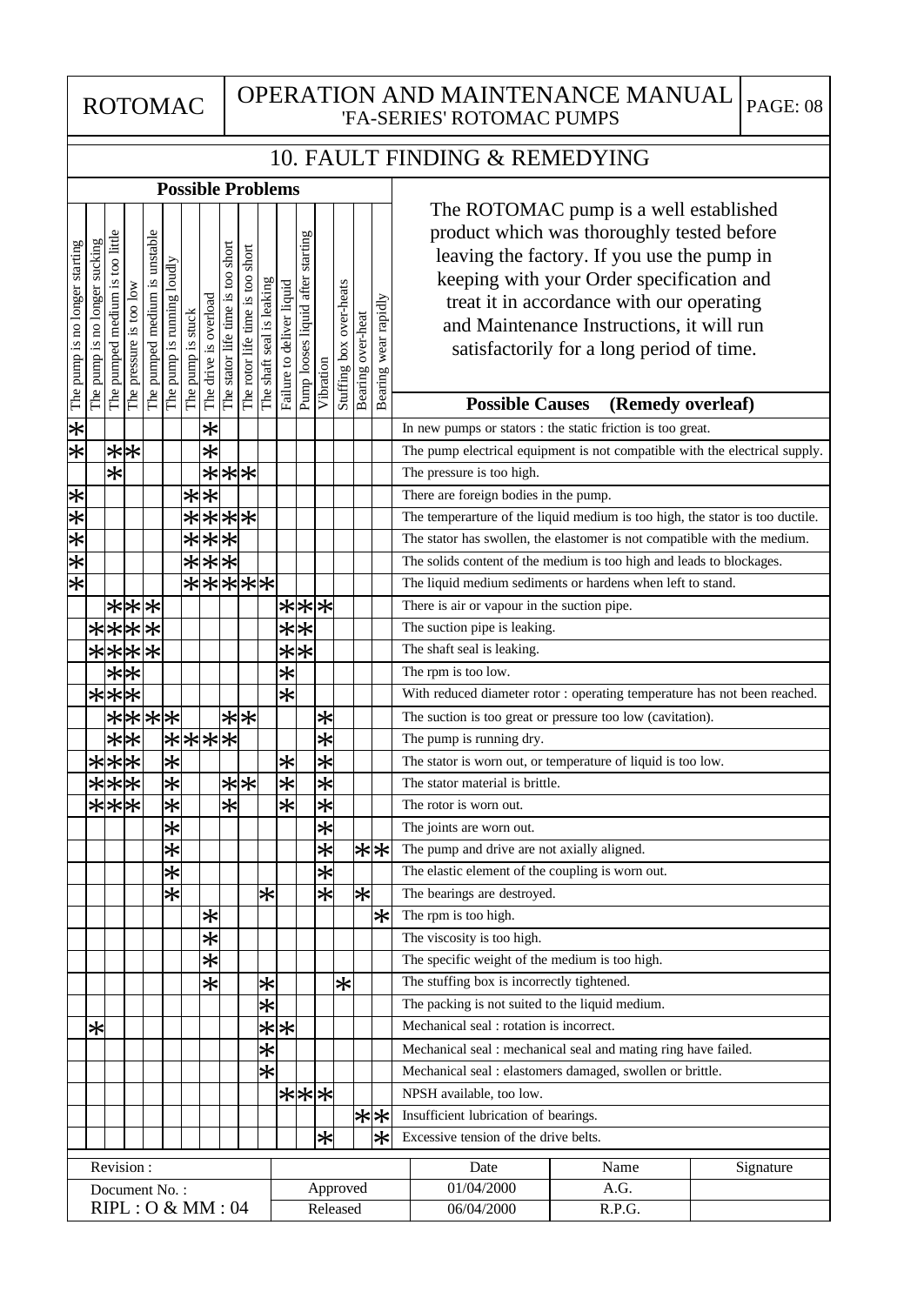|  | <b>ROTOMAG</b> |  |  |
|--|----------------|--|--|
|  |                |  |  |

#### ROTOMAC | OPERATION AND MAINTENANCE MANUAL <sub>| PAGE: 09</sub> 'FA-SERIES' ROTOMAC PUMPS

### 10. FAULT FINDING & REMEDYING

#### **Remedy**

Check order information. Examine electrical installation (possibly 2 phase operation). Fill the pump up, then pump through manually using a suitable appliance; if necessary use glycerine as lubricant in the stator.

Measure the pressure with a manometer and check against order details. Reduce the pressure or change the drive. Remove foreign bodies and eliminate possible damage.

If the liquid medium temperature cannot be lowered, use a reduced diameter rotor.

Check whether the liquid medium agrees with the order requirements. Possibly change stator material.

Increase the liqud part of the medium.

Clean the pump and rinse through after each run.

Increase the suction liquid level, prevent turbulance and air bubble at the inlet.

Check seal and tighten pipe connections.

Stuffing box : tighten or renew. Mechanical seal : renew seals, eliminate solid deposits.

In the case of adjustable drives : increase the rpm. If necessary change the drive.

Warm up the pump (stator) to operating temperature first of all.

Decrease suction resistance, lower the temperature of the liquid medium, install the pump at a lower location.

Fill up the pump, provide for dry running protection, move the pipes.

Replace with a new stator or ensure correct liquid temperature.

Fit a new stator. Check the liquid medium agrees with order details; if necessary change the stator material.

Change rotor, establish the cause. Wear and tear, corrosion, cavitation; if necessary change to a different material or coating.

Replace relevant parts, carefully reseal and lubricate.

Re-align the unit.

Use a new connection and re-align the pump.

Replace bearing, lubricate, reseal. At higher temperatures observe the lubricant and the bearing.

In the case of adjustable drives : lower the rpm.

Measure the viscosity and compare with order details. If necessary adjust viscosity or change the drive.

Measure specific weight and compare with order details. If necessary adjust specific weight or change the drive.

Service stuffing box according to page 3 (6.1), if necessary renew worn shaft.

Replace fitted packing with another packing type.

Change electrical connection.

Replace relevant rings with new ones.

Replace elastomers. Check whether the liquid medium agrees with order details, if necessary change material.

Make necessary arrangement to meet the NPSH(r) of the pump.

Inspect and re-grease the bearings sufficiently.

Re-adjust the drive belts tension only to requirement without over tightening.

|          | Date       | Name   | Signature | Revision:        |
|----------|------------|--------|-----------|------------------|
| Approved | 01/04/2000 | A.G.   |           | Document No.:    |
| Released | 06/04/2000 | R.P.G. |           | RIPL: O & MM: 04 |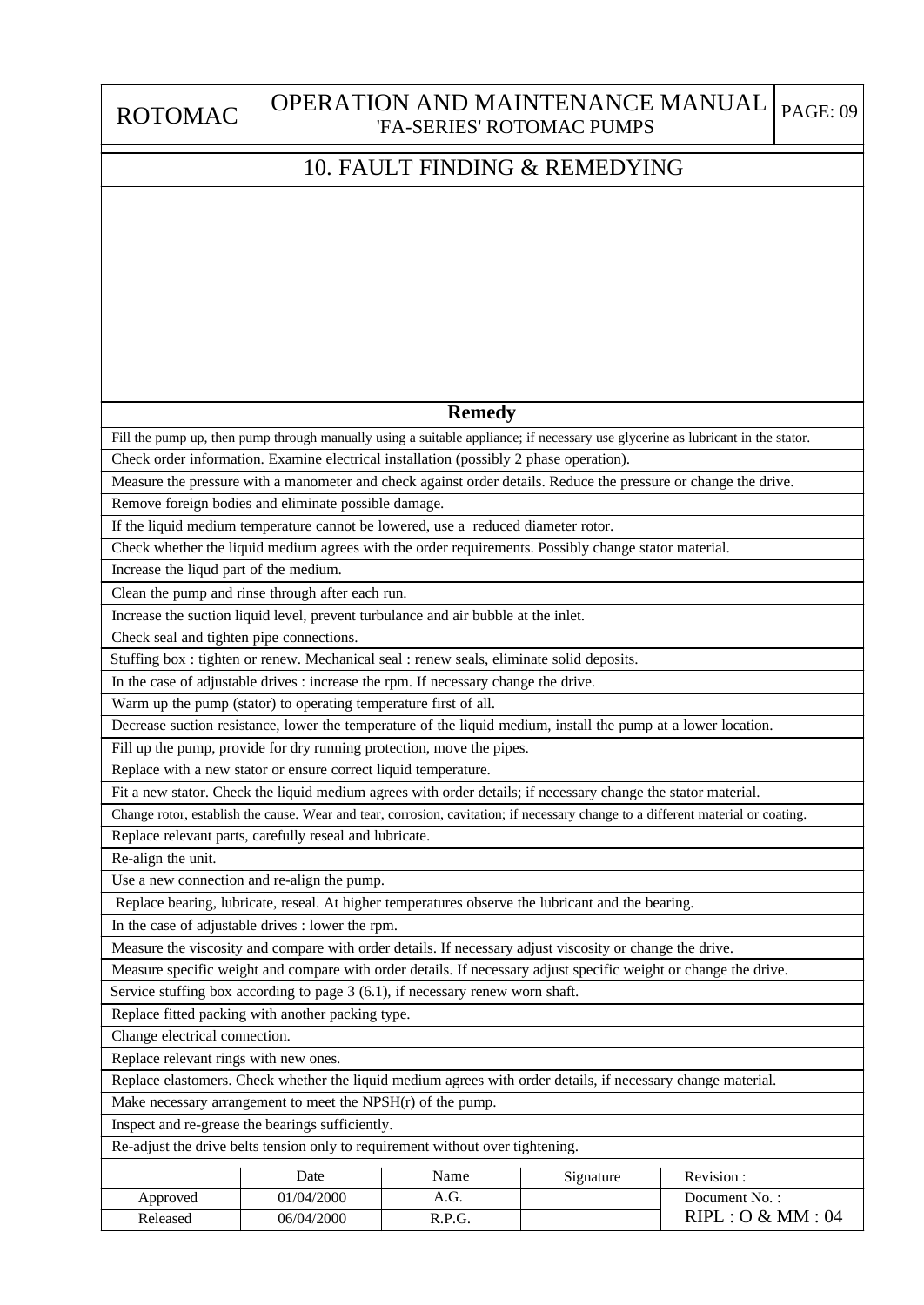#### **OPERATION AND MAINTENANCE MANUAL 'FA' SERIES 'ROTOMAC' PUMPS** Page: 10

# **11. MAINTENANCE AND SERVICE** Due to a simple assembly design of the Progressive Cavity Pumps, they need a little attention and replacements but as per the Maintenance & Service practice, the following are attended at regular intervals: **Cleaning:** The pump should be regularly rinsed or cleaned where sedimentation deposits of medium is likely. **Temporary** If the pump is stopped temporarily for some time, the pump should be rinsed /cleaned if **the Shutdown:** medium tends to solidify/ harden and glue up the Mechanical Seal. **Stator:** When stopped for a long period, the elastomer along the contact line between the rotor and stator may become permanently distorted and this will increase the breakaway torque. It is advised to remove the stator from the pump and the same is stored in air tight package in a cool/dry place away from light. This case applies to Standby Pumps as well and they are to be operated from time to time otherwise the pump may seize when being started up. **Rotor:** When stored for a long period, support on wooden blocks and cover to protect from damage. **Drive Belts** Check the drive belts tension. If need be, adjust to proper tension. Excessively worn out & **Coupling:** belts are to be replaced by matched sets. Check the rubber bushes and coupling bolts for wear & tear and replace if necessary. **Bearings:** The Shaft of the pump is mounted on heavy duty taper roller bearings which are lubricated for life in the factory. Should the bearings have to be removed, the old grease should be washed out and re-greased.

#### **Lubricating Grease:**

| <b>Operating Temperature Range ° C</b> | <b>Grease (Example)</b> |
|----------------------------------------|-------------------------|
| Minus 30 to $+120$                     | "Shell" Alvania G3      |
| Minus 30 to $+180$                     | "Kluber" Petamo GHY 443 |
| Minus $35$ to<br>$+260$                | "Kluber" Barrieta L55/3 |

|          | Date       | Name       | $\tilde{\phantom{a}}$<br>Signature | Revision          |
|----------|------------|------------|------------------------------------|-------------------|
| Approved | 01.04.2000 | AG         |                                    | Document No.      |
| Released | 06.04.2000 | <b>RPG</b> |                                    | RIPL.<br>O&MM: 04 |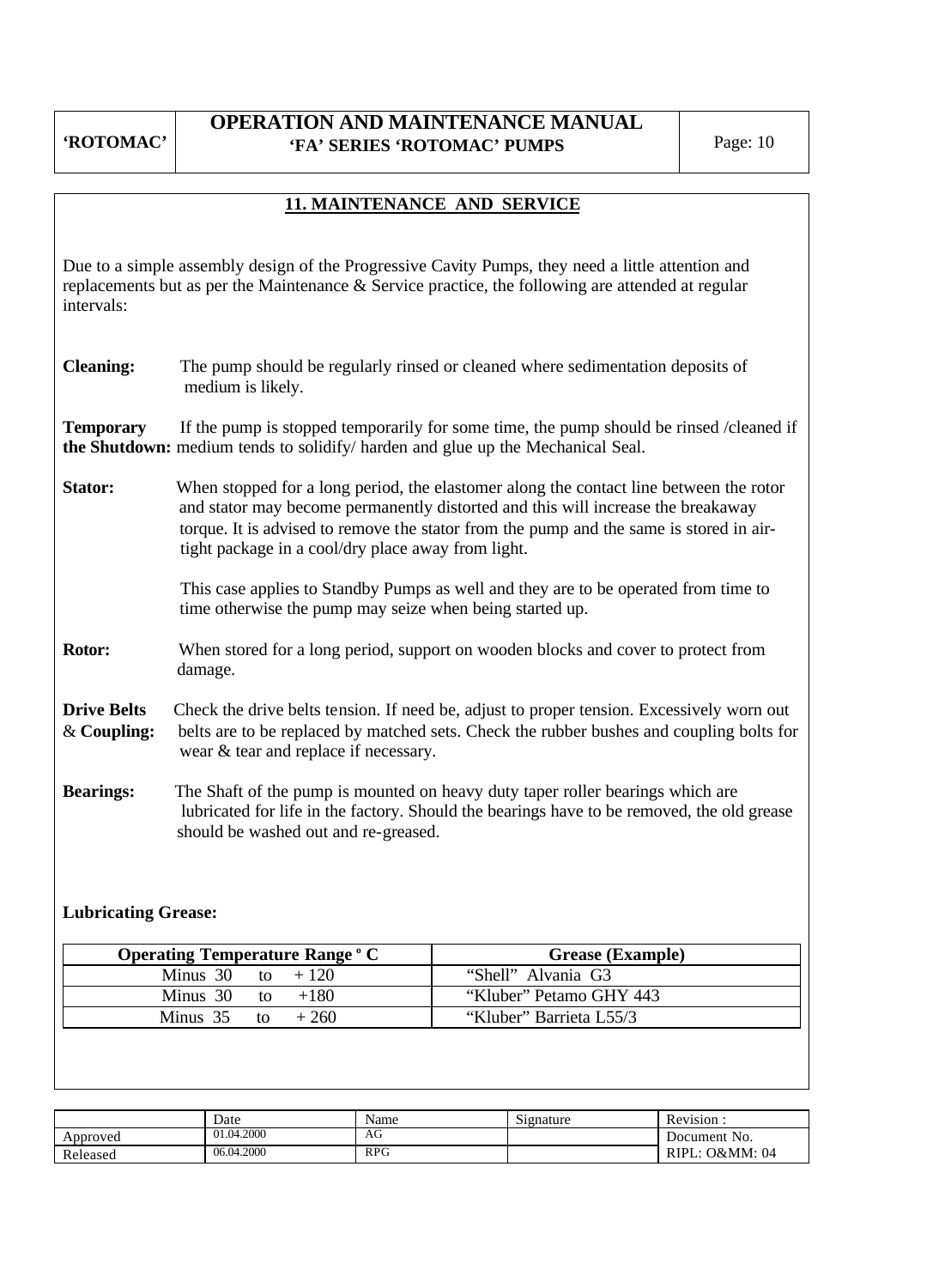ROTOMAC

#### OPERATION AND MAINTENANCE MANUAL 'FA-SERIES' ROTOMAC PUMPS

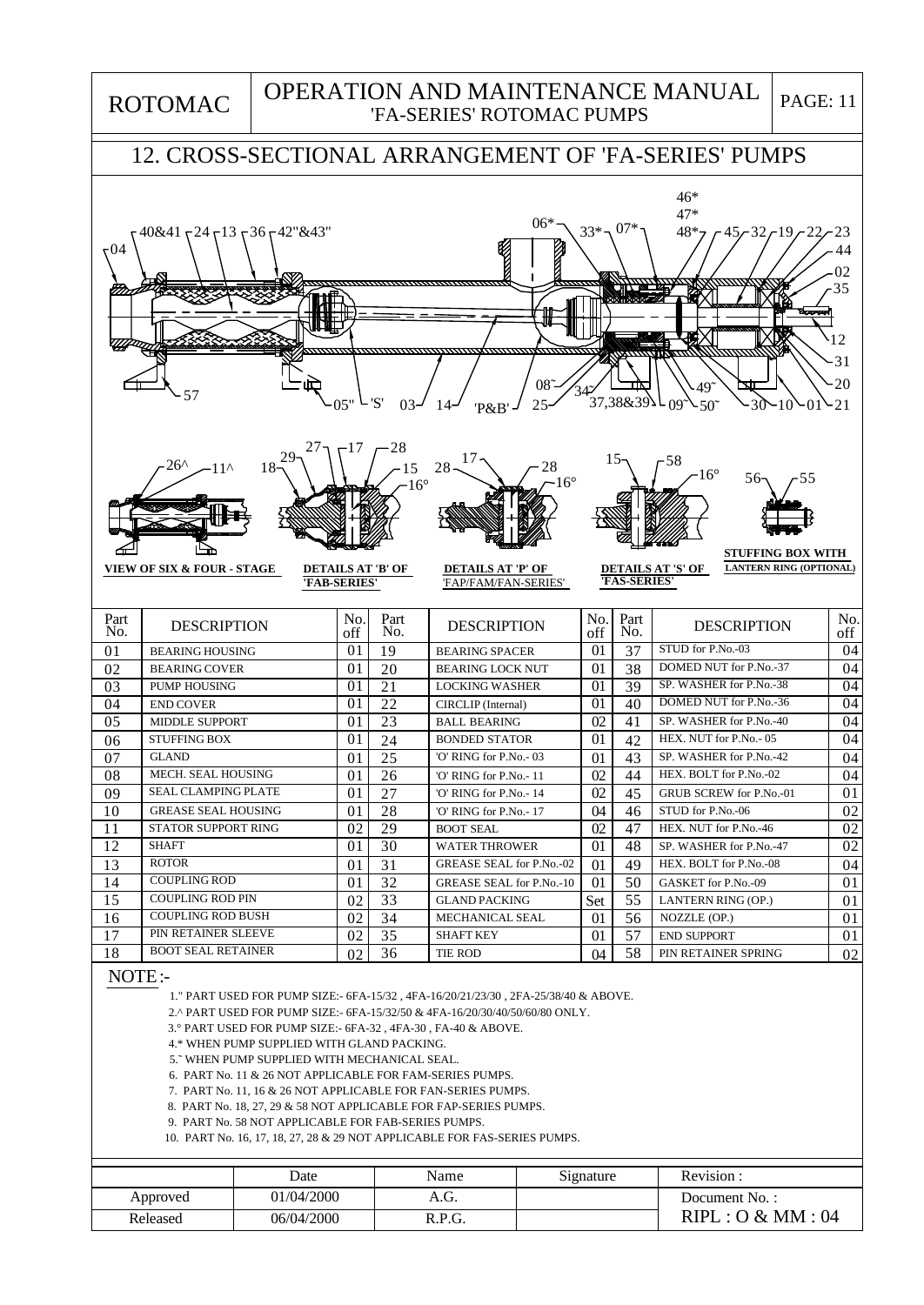ROTOMAC

| <b>13. STANDARD PARTS DETAIL</b>                                                 |                             |                             |                                   |                       |                      |                            |                                             |
|----------------------------------------------------------------------------------|-----------------------------|-----------------------------|-----------------------------------|-----------------------|----------------------|----------------------------|---------------------------------------------|
| <b>Bearing</b><br><b>Pump</b>                                                    |                             |                             | <b>Bearing</b>                    |                       | <b>Grease Seal</b>   |                            | Mech.                                       |
| Type &<br><b>Size</b><br>$\ast$                                                  | <b>Size</b><br>(SKF<br>No.) | Lock<br><b>Nut</b><br>(SKF) | Locking<br><b>Washer</b><br>(SKF) | <b>Small</b><br>(mm.) | Large<br>(mm.)       | <b>Packing</b><br>(Sq.mm.) | <b>Seal Size</b><br>(mm.)<br>(DIN<br>24960) |
| FA-16<br>2FA-16<br>FA-21<br>2FA-21                                               | 6304                        | KM4                         | MB4                               | 14x28x8               | 28x42x10             | 6                          | 28                                          |
| 4FA-16<br>4FA-21<br>FA-23<br>2FA-23<br>4FA-23<br><b>FA-25</b><br>2FA-25<br>FA-35 | 6404                        | KM4                         | MB4                               | 18x30x7               | 28x62x10             | 6                          | 28                                          |
| FA-38<br>2FA-38<br>FA-43                                                         | 6406                        | KM <sub>6</sub>             | MB <sub>6</sub>                   | 28x45x8               | 45x70x12             | 10                         | 45                                          |
| FA-52<br>2FA-52                                                                  | 6408                        | KM8                         | MB <sub>8</sub>                   | 32x56x12              | 53x83x12             | 10                         | 53                                          |
| 4FA-52<br>FA-62<br>2FA-62<br>FA-75<br>2FA-75                                     | 6409                        | KM9                         | MB9                               |                       | $38x65x12$ 60x100x12 | 12.5                       | 60                                          |
| 4FA-62<br>FA-82<br>2FA-82                                                        | 6411                        | <b>KM11</b>                 | MB11                              | 48x75x12              | 70x110x12            | 15                         | 70                                          |

|          | Date       | Name   | Signature | Revision :       |
|----------|------------|--------|-----------|------------------|
| Approved | 01/04/2000 | A.G.   |           | Document No.:    |
| Released | 06/04/2000 | R.P.G. |           | RIPL: O & MM: 04 |